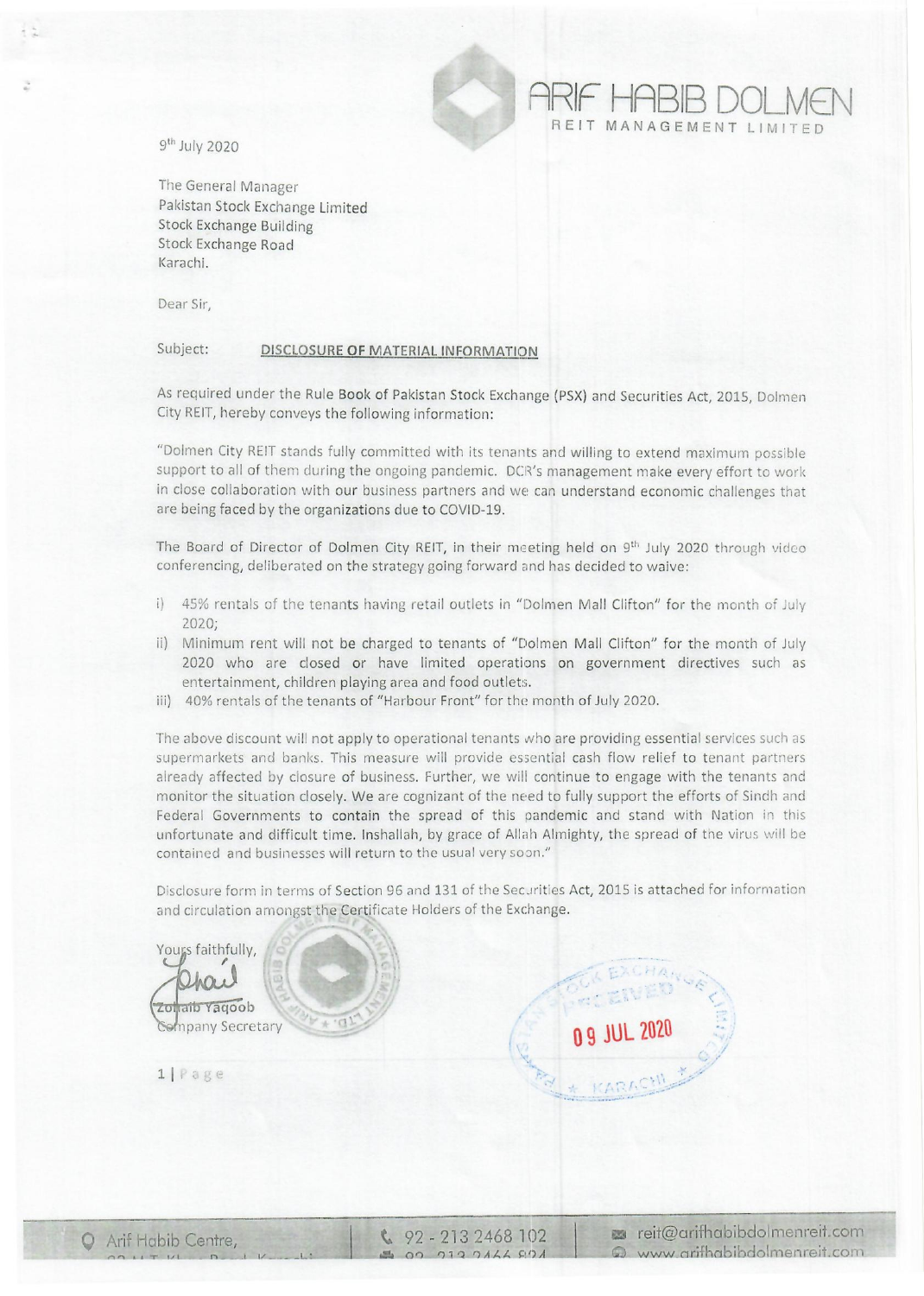| CC; The Registrar of Companies,      | CC; The Director (MSW/BO),   | CC; The Director,            |
|--------------------------------------|------------------------------|------------------------------|
| Securities and Exchange Commission   | Securities Market Division,  | Enforcement Department,      |
| of Pakistan,                         | Securities and Exchange      | Securities and Exchange      |
| Company Registration Office,         | Commission of Pakistan,      | Commission of Pakistan,      |
| 4th Floor, State Life Building No. 2 | NIC Building, Jinnah Avenue, | NIC Building, Jinnah Avenue, |
| Off I. I. Chundrigar Road, Karachi.  | Islamabad.                   | Islamabad.                   |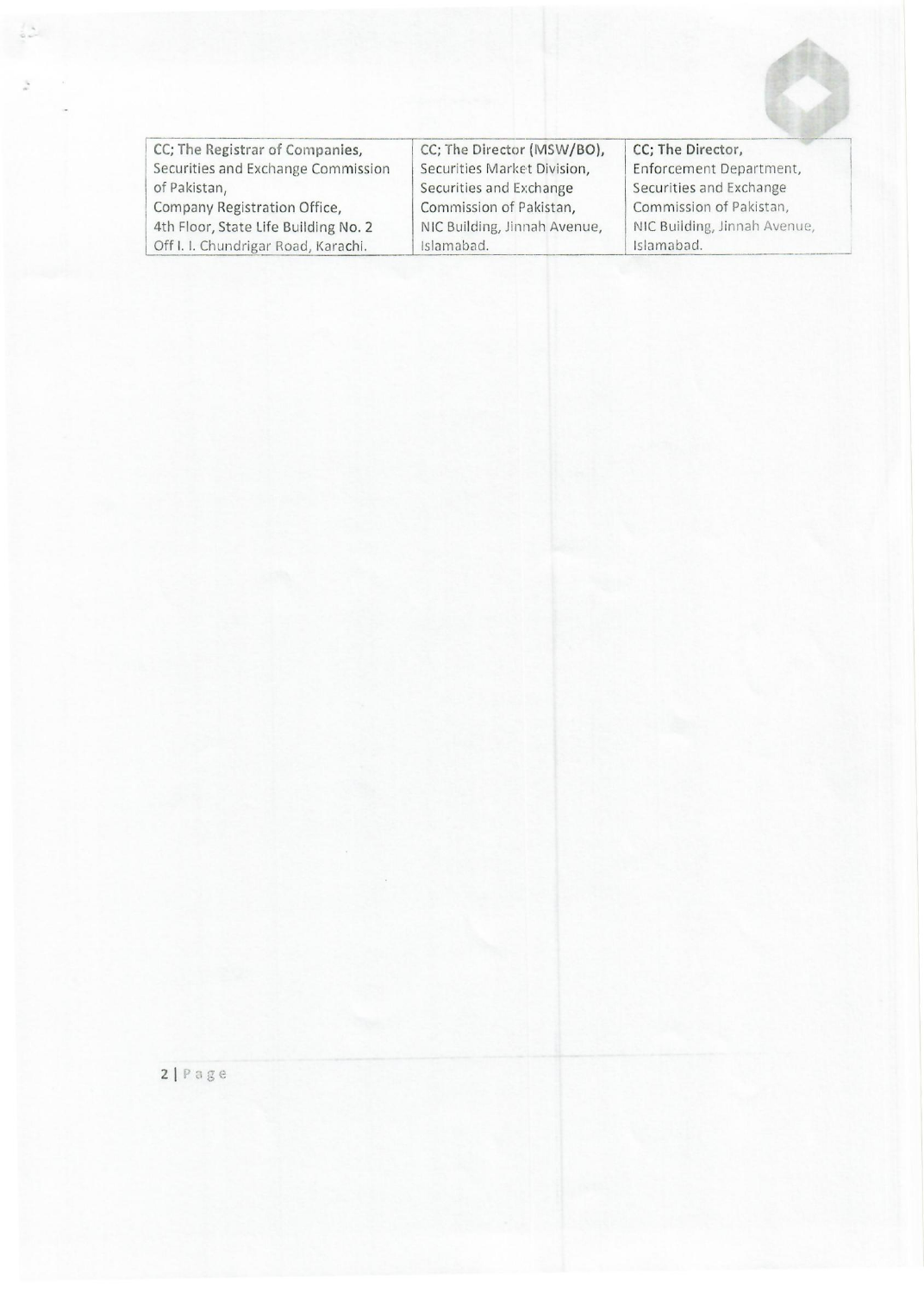

| Name and Address of the<br>Company | Dolmen City REIT                                                                                                                                                                                                                       |
|------------------------------------|----------------------------------------------------------------------------------------------------------------------------------------------------------------------------------------------------------------------------------------|
| Date of Report                     | 09 <sup>th</sup> July 2020                                                                                                                                                                                                             |
| Contact Information                | Zohaib Yaqoob<br><b>Company Secretary</b><br>Dolmen City REIT<br>Address: Arif Habib Centre, 1st Floor, 23, Molvi Tamizuddin Khan<br>Road, Karachi 75400<br>Telephone: 021-111-245-111 Ext: 250<br>Email: reit@arifhabibdolmenreit.com |

## **DISCLOSURE FOFtM IN TERMS OF SECTION 96 AND 131 OF THE SECURITIES ACT, 2015**

Public Disclosure of inside Information, which directly concerns the listed securities:

"Dolmen City **REIT** stands fully committed with its tenants and willing to extend maximum possible support to all of them during the ongoing pandemic. DCR's management make every effort to work in close collaboration with our business partners and we can understand economic challenges that are being faced by the organizations due to COVID-19.

The Board of Director of Dolmen City REIT, in their meeting held on 9<sup>th</sup> July 2020 through video conferencing, deliberated on the strategy going forward and has decided to waive:

- iv) 45% rentals of the tenants having retail outlets in "Dolmen Mall Clifton" for the month of July 2020;
- v) Minimum rent will not be charged to tenants of "Dolmen Mall Clifton" for the month of July 2020 who are closed or have limited operations on government directives such as entertainment, children playing area and food outlets.
- vi) 40% rentals of the tenants of "Harbour Front" for the month of July 2020.

The above discount will not apply to operational tenants who are providing essential services such as supermarkets and banks. This measure will provide essential cash flow relief to tenant partners already affected by closure of business. Further, we will continue to engage with the tenants and monitor the situation closely. We are cognizant of the need to fully support the efforts of Sindh and Federal Governments to contain the spread of this pandemic and stand with Nation in this unfortunate and difficult time. Inshallah, by grace of Allah Almighty, the spread of the virus will be contained and businesses will return to the usual very soon."

Yours faithfully,

**Zohaib Yagoob** Company Secretary

**31**